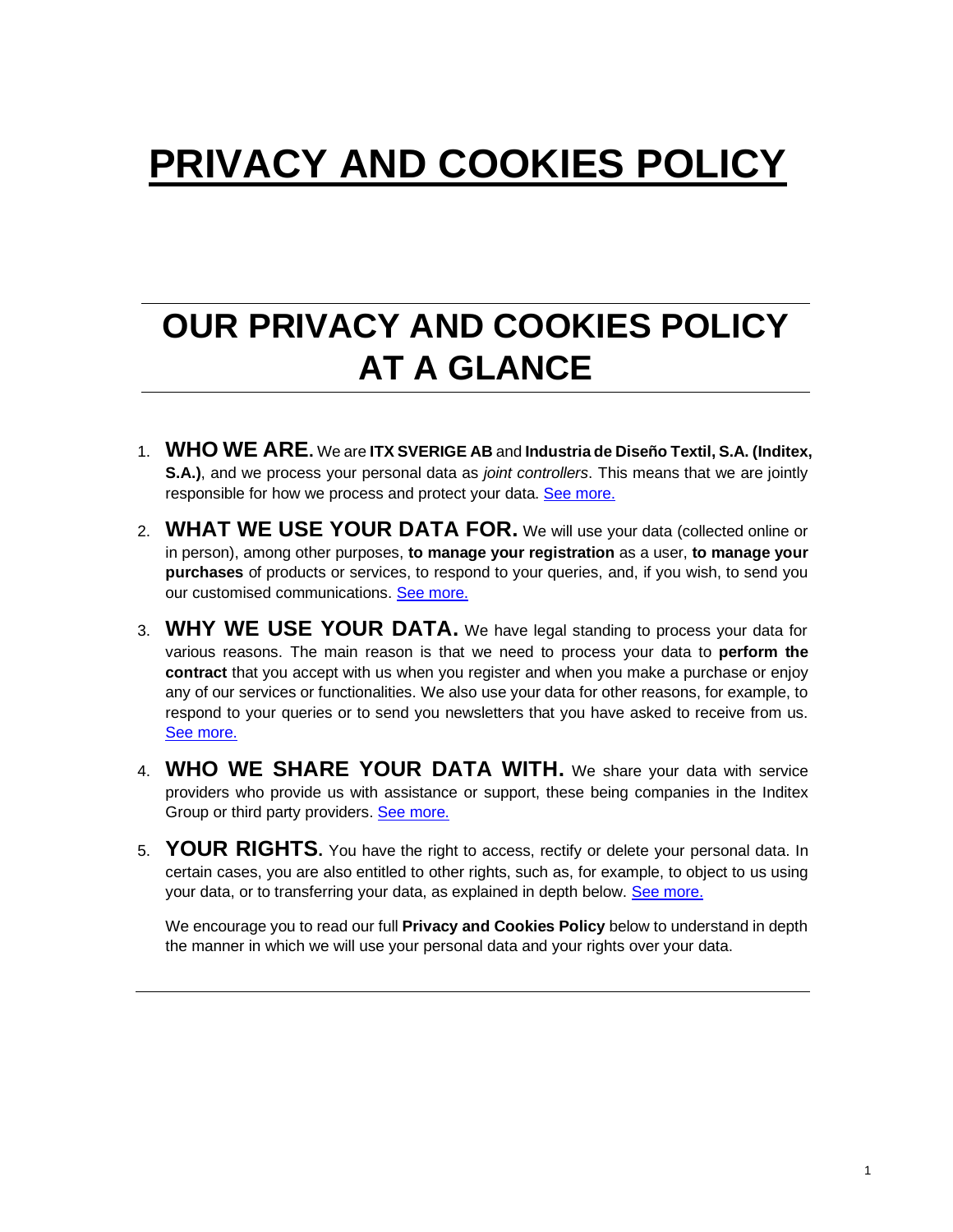### **BEFORE YOU START …**

- In this **Privacy and Cookies Policy**, you will find **all relevant information** applicable to our use of our users' and customers' personal data, **regardless of the channel or means (online or in person)** that you use to interact with us.
- If you would like information about how we use cookies and similar devices that may be installed on the terminals of our customers and users, we recommend you consult the Cookies Policy.
- We are transparent about what we do with your personal data, to help you to understand the implications of the way in which we use your data, and the rights you are entitled to in relation to your data:
	- o We **permanently** make available for you all the information included in this Privacy and Cookies Policy, that you can check when you consider appropriate, and in addition,
	- o you will also find **further information** on how we use your data **as you interact with us**.
- These are some terms we regularly use in this Privacy and Cookies Policy:
	- o When we speak about our **Platform**, we refer, in general, to any of the channels or means, digital or in person, you may have used to interact with us. The main ones are:
		- Our **Website**.
		- **Our App**, this is, including both the mobile application you installed on your device and others we may use in our Platform.
		- In person, in any of our **Brick-and-Mortar Stores**.

#### <span id="page-1-0"></span>**1. WHO IS THE CONTROLLER OF YOUR DATA?**

Your data controllers are:

- **ITX SVERIGE AB**, company currently operating in Sweden the sale of ZARA brand products ("ZARA SWEDEN"):
	- o Postal address: Klara Norra Kyrkogata 29, 111 22 Stockholm, Sweden.
	- o E-mail of Data Protection Officer: dataprotection@zara.com
- **INDUSTRIA DE DISEÑO TEXTIL, S.A. (INDITEX, S.A.), S.A.** ("INDITEX"):
	- o Postal address: Avda. de la Diputación, Edificio Inditex, 15143, Arteixo (A Coruña), Spain.
	- o E-mail of Data Protection Officer: [dataprotection@zara.com](mailto:dataprotection@zara.com)

In other words, both ZARA SWEDEN and INDITEX (jointly "We", "Us" or "the Joint Controllers"), are **Joint Controllers** of the data. This means that we have regulated and are jointly responsible for processing and protecting your personal data.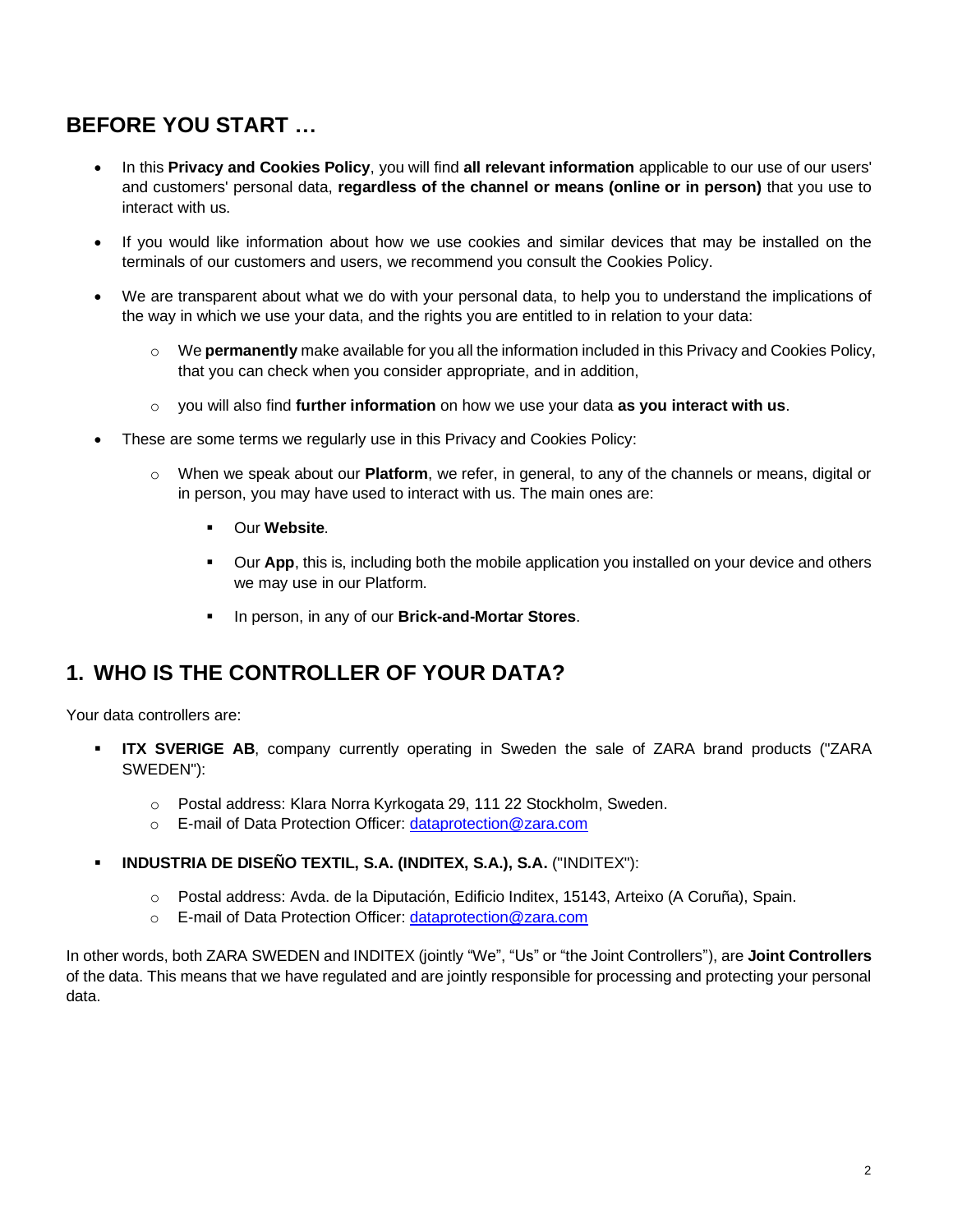### <span id="page-2-0"></span>**2. WHY DO WE PROCESS YOUR PERSONAL DATA?**

Depending on the purpose for which we process your data from time to time, as explained below, we need to process one or other data, which will in general be, **depending on each case**, as follows:

- your **identity data** (for example, your name, surname, image, language and country from which you interact with us, contact data, etc.):
- **ECONOMIC and transactions** information (for example, your payment or card data, information on your purchases, orders, returns, etc.);
- **connection, geolocation and/or browsing** data (for example, the location data, the device identification number or the advertising ID, etc.);
- **EXECOMMERCIAL INFORMATION (for example, if you have subscribed to our newsletter),**
- information about your **tastes and preferences**.

Remember that, when we ask you to fill in your personal data to give you access to any functionality or service of the Platform, we will mark certain fields as *compulsory*, since this is information that we need to be able to provide the service or give you access to the functionality in question. Please take into account that, if you decide not to make such data available to us, you may be unable to complete your user registration or may not be able to enjoy those services or functionalities.

In specific cases, a third party may have provided us with information about you by using a feature or service on the Platform, for example by sending you a gift card or shipping an order to your address. In these cases, we only process your data where relevant to this feature or service, as stated in this Privacy and Cookies Policy.

In other cases, we may collect information passively, as we may use tracking tools like browser cookies and other similar technology on our Platform and in communications we send you.

Depending on how you interact with our Platform, i.e., depending on the services, products or functionalities that you wish to enjoy, we will process your personal data for the following purposes:

| <b>PURPOSE</b>                                                                                                                               | + info                                                                                                                                                                                                                                                                                                                                                 |
|----------------------------------------------------------------------------------------------------------------------------------------------|--------------------------------------------------------------------------------------------------------------------------------------------------------------------------------------------------------------------------------------------------------------------------------------------------------------------------------------------------------|
| 1. To manage your registration<br>as user of the Platform                                                                                    | If you decide to become a registered user of our Platform, we need to process<br>your data to identify you as a user of the Platform and grant you access to its<br>various functionalities, products and services available to you as a registered<br>user. You may cancel your registered user account by contacting us through<br>Customer Service. |
|                                                                                                                                              | We hereby inform you that the data we gather regarding your activity, which have<br>been collected through the different channels of the Platform and which include<br>your purchases, shall remain linked to your account so that all the information<br>can be accessed together.                                                                    |
| 2. For the development,<br>performance and execution of<br>the purchase or services<br>contract that you executed with<br>Us on the Platform | This purpose includes processing your data, mainly:<br>To contact you for updates or informative notices related to the<br>п<br>contracted functionalities, products or services, including quality<br>surveys and to be able to establish the degree of customer satisfaction<br>with the provided service.                                           |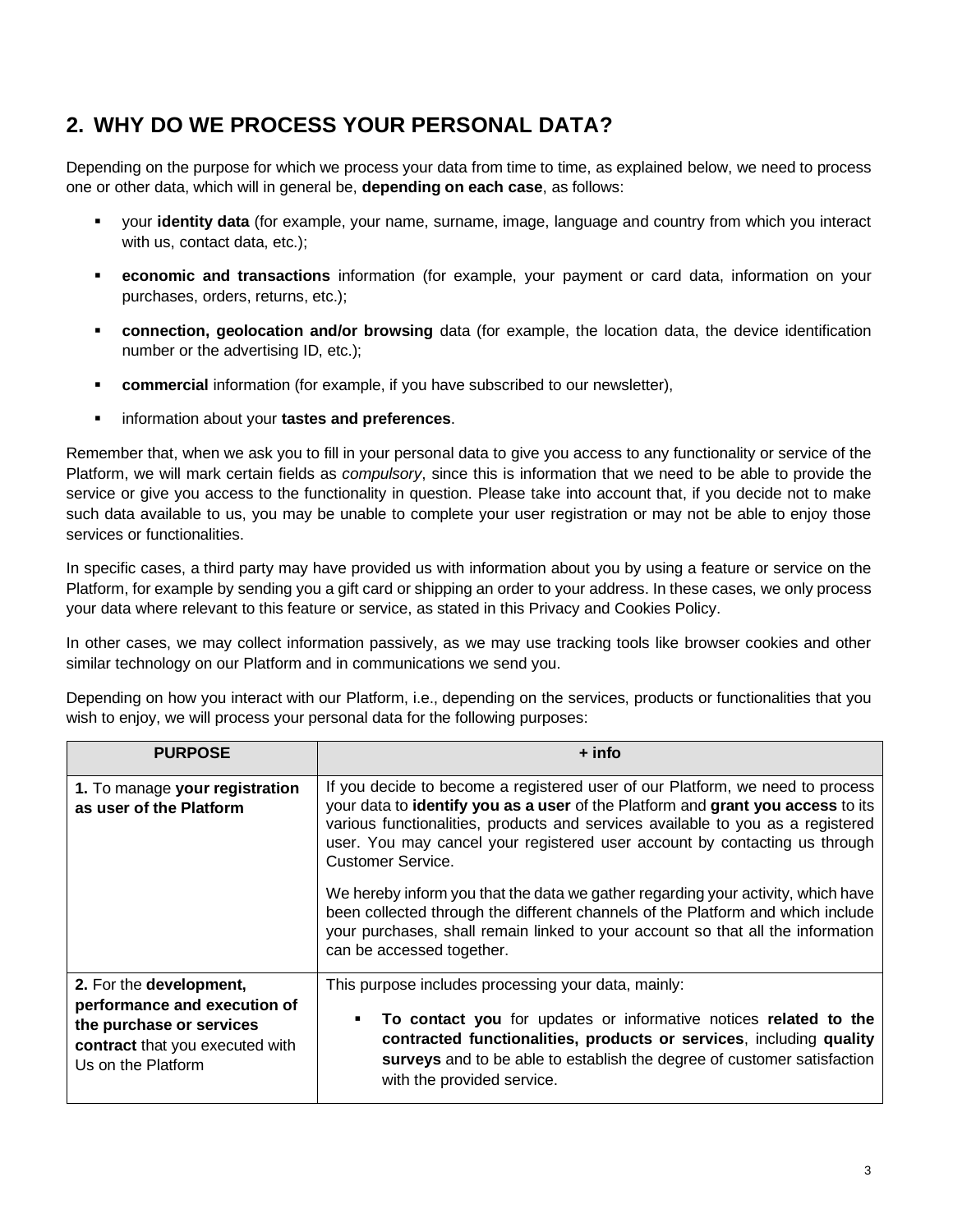| <b>PURPOSE</b>                                                                                   | + info                                                                                                                                                                                                                                                                                                                                                                                                                                                                                                                                                                                                                                                                                                                                                                                                         |
|--------------------------------------------------------------------------------------------------|----------------------------------------------------------------------------------------------------------------------------------------------------------------------------------------------------------------------------------------------------------------------------------------------------------------------------------------------------------------------------------------------------------------------------------------------------------------------------------------------------------------------------------------------------------------------------------------------------------------------------------------------------------------------------------------------------------------------------------------------------------------------------------------------------------------|
|                                                                                                  | To manage payment of the products that you purchase, regardless of<br>Ξ<br>the payment procedure used. For example:                                                                                                                                                                                                                                                                                                                                                                                                                                                                                                                                                                                                                                                                                            |
|                                                                                                  | If on purchasing any of our products through the Website or the App, you opt<br>to activate the functionality of save your payment data and your shipment<br>address for future purchases (where this feature available), we need to<br>process the indicated data for activation and development of that<br>functionality. Consent to the activation of this functionality enables your<br>autocompleted payment data to appear in subsequent purchases so that you<br>do not need to introduce them in each new process, and these data will be<br>deemed valid and effective for subsequent purchases. You may change or<br>cancel your payment data at any time through the section on payment<br>information, either of your Website registered user account, or of the My<br>Account section of the App. |
|                                                                                                  | To activate the mechanisms necessary to prevent and detect<br>Е<br>unauthorised uses of the Platform (for example, during the purchase<br>and returns process) as well as potential fraud being committed<br>against you and/or against us. If we consider that the transaction may<br>be fraudulent or we detect abnormal behaviour which indicates<br>attempted fraudulent use of our features, products or services, this<br>processing may cause the blocking of the transaction or the deletion of<br>your user account.                                                                                                                                                                                                                                                                                  |
|                                                                                                  | To manage potential exchanges or returns after you have purchased<br>Е<br>and manage requests of availability information for articles,<br>reservations of products through the Platform, depending on the<br>availability of such options from time to time.                                                                                                                                                                                                                                                                                                                                                                                                                                                                                                                                                  |
|                                                                                                  | For invoicing purposes and to make available to you the tickets and<br>Е<br>invoices of the purchases you have made through the Platform.                                                                                                                                                                                                                                                                                                                                                                                                                                                                                                                                                                                                                                                                      |
|                                                                                                  | To ensure that you are able to use other available functionalities or<br>services, such as the purchase, receipt, management and use of the<br>Gift Card or of the Gift Voucher, and to afford you access and use of<br>the Wi-Fi that we make available to our customers at Brick-and-Mortar<br>Stores.                                                                                                                                                                                                                                                                                                                                                                                                                                                                                                       |
|                                                                                                  | To be able to offer you through the App specific services (such as item<br>Е<br>finder, reserve a fitting room, etc.) available in some Brick-and-Mortar<br>Stores, we may process your location and contact data.                                                                                                                                                                                                                                                                                                                                                                                                                                                                                                                                                                                             |
| 3. To meet requests or<br>applications that you make<br>through the Customer Support<br>channels | We only process the personal data that are strictly necessary to manage or<br>resolve your request or application.                                                                                                                                                                                                                                                                                                                                                                                                                                                                                                                                                                                                                                                                                             |
|                                                                                                  | If you contact us via telephone, the call may be recorded for quality purposes<br>and so that we can respond to your request.                                                                                                                                                                                                                                                                                                                                                                                                                                                                                                                                                                                                                                                                                  |
|                                                                                                  | If it is available, and you choose to use WhatsApp as a channel to communicate<br>with Customer Support, we will share your telephone number with WhatsApp Inc.                                                                                                                                                                                                                                                                                                                                                                                                                                                                                                                                                                                                                                                |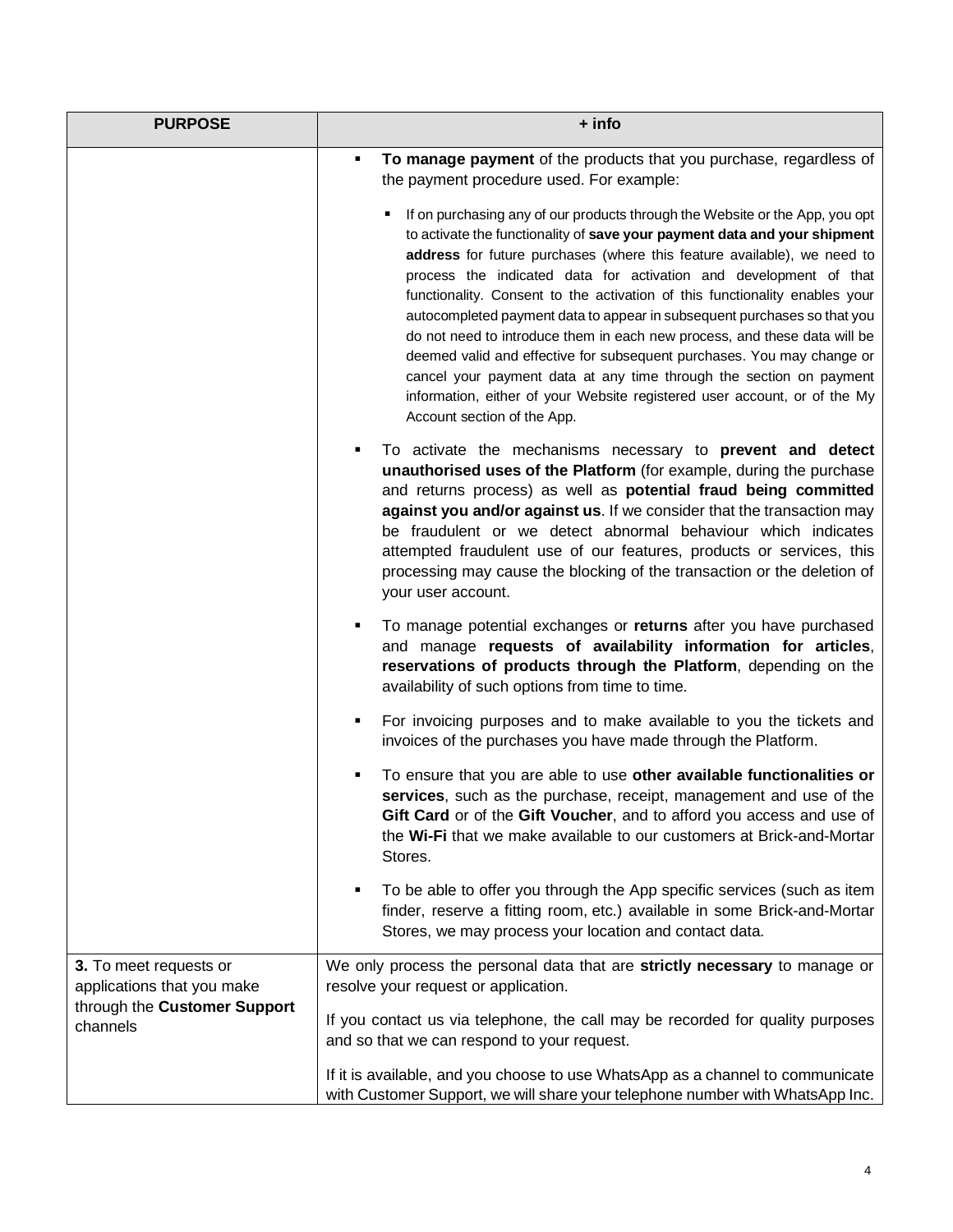| <b>PURPOSE</b>             | + info                                                                                                                                                                                                                                                                                                                                                                                                                                                                                                                                                                                                                                                                                                 |
|----------------------------|--------------------------------------------------------------------------------------------------------------------------------------------------------------------------------------------------------------------------------------------------------------------------------------------------------------------------------------------------------------------------------------------------------------------------------------------------------------------------------------------------------------------------------------------------------------------------------------------------------------------------------------------------------------------------------------------------------|
|                            | (a company located in the U.S.A.) to confirm that you are a user of this service.<br>We recommend you review your privacy settings and to read WhatsApp privacy<br>policy to obtain more detailed information about the use that WhatsApp makes<br>of the personal data of the users that use their services.                                                                                                                                                                                                                                                                                                                                                                                          |
|                            | If it is available and you choose to communicate with Customer Support through<br>the chat service of a social network or another collaborator, some of your<br>personal data such as your name or user name, will be imported from your social<br>network or collaborator account. Also, bear in mind that the data you submit on<br>this service will be available to your social network or collaborator and subject to<br>their privacy policies, therefore We recommend you to review your privacy<br>settings and to read the social network or collaborator privacy policies to obtain<br>more detailed information about the use they make of your personal data when<br>using their services. |
| 4. For marketing purposes. | This purpose includes the processing of your data, mainly, for:                                                                                                                                                                                                                                                                                                                                                                                                                                                                                                                                                                                                                                        |
|                            | Personalise the services we offer you and enable us to give you<br>٠<br>recommendations based on your interactions with us on the Platform and<br>an analysis of your user profile (for example, based on your purchase and<br>browsing history).                                                                                                                                                                                                                                                                                                                                                                                                                                                      |
|                            | If and when you subscribe to our Newsletter, we will process your personal<br>٠<br>data to manage your subscription, including to send customised<br>information on our products or services through various means (such as e-<br>mail or SMS). We may also make available to you this information through<br>push notifications in case you have activated them in your device.                                                                                                                                                                                                                                                                                                                       |
|                            | Accordingly, please take into account that this data processing implies<br>analysis of your user or customer profile to establish your preferences and<br>therefore which products and services are most fit to your style when sending<br>you information. For example, based on your purchases and browsing history<br>(i.e., depending on the articles that you clicked), we will make you suggestions<br>on products that we believe may interest you and, if you are a registered user,<br>we will provide you with the "recover cart" functionality.                                                                                                                                             |
|                            | Remember that you may unsubscribe from the Newsletter at any time<br>٠<br>without cost through the "Newsletter" section of the Platform, in addition to<br>through the instructions that we provide you with in each notice. If you do not<br>want to receive push notifications, you can deactivate this option in your device.                                                                                                                                                                                                                                                                                                                                                                       |
|                            | Show you ads on the Internet which you may see when visiting websites<br>٠<br>and apps, for example, on social media. The ads you see may be random,<br>but on other occasions they may be ads related to your preferences or<br>purchase and browsing history.                                                                                                                                                                                                                                                                                                                                                                                                                                        |
|                            | If you use social media, we may provide the companies with which we<br>٠<br>collaborate certain information so that they can show you our brand ads and,<br>in general, offer you and users like you advertisements which take into account<br>your profile on said social media sites. If you want information about the use of                                                                                                                                                                                                                                                                                                                                                                       |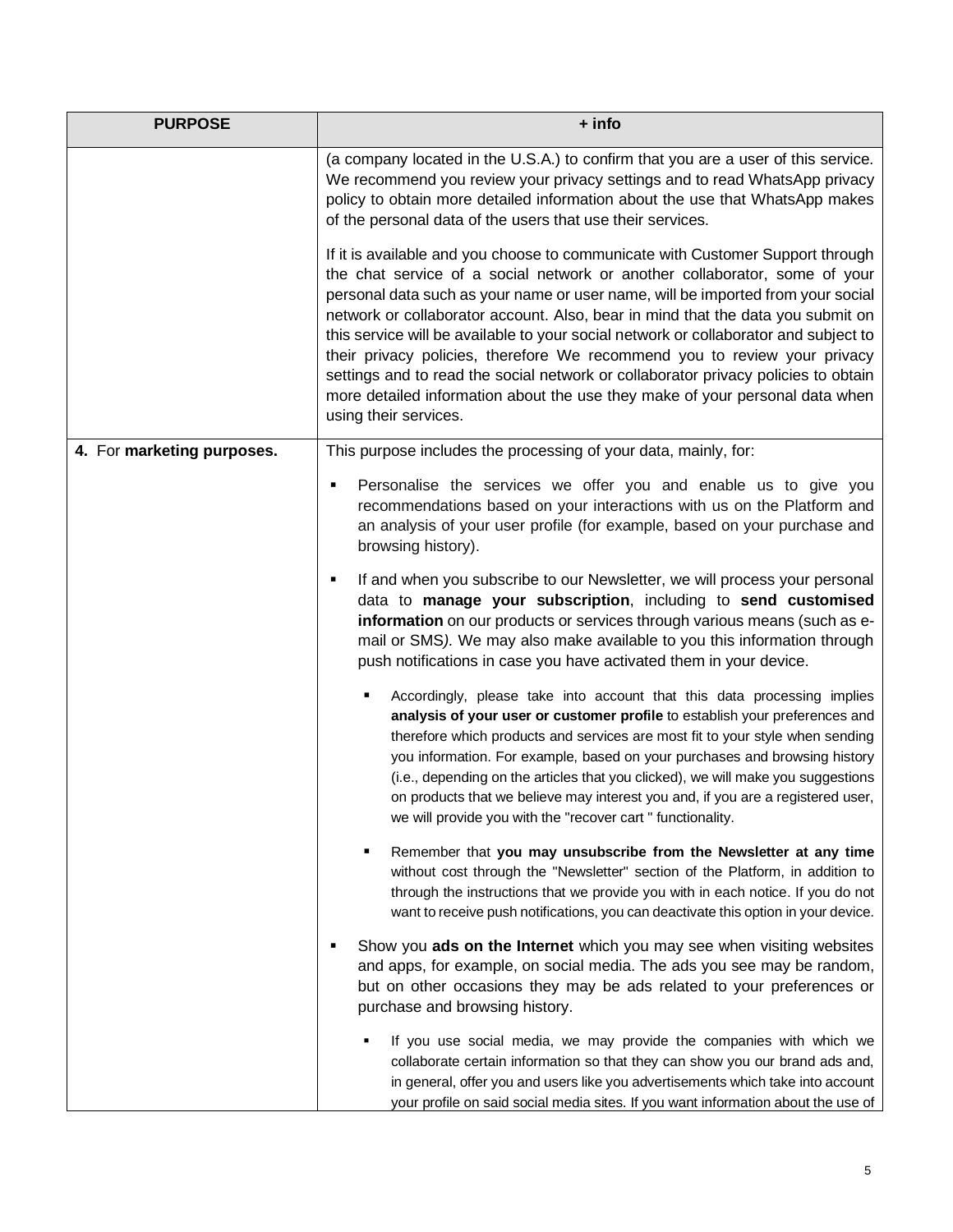| <b>PURPOSE</b>                                                  | + info                                                                                                                                                                                                                                                                                                                                                                                                                                                                                                                                                                                                                                                                                                                                                                                                                                                                                                                                                                                                     |
|-----------------------------------------------------------------|------------------------------------------------------------------------------------------------------------------------------------------------------------------------------------------------------------------------------------------------------------------------------------------------------------------------------------------------------------------------------------------------------------------------------------------------------------------------------------------------------------------------------------------------------------------------------------------------------------------------------------------------------------------------------------------------------------------------------------------------------------------------------------------------------------------------------------------------------------------------------------------------------------------------------------------------------------------------------------------------------------|
|                                                                 | your data and how advertising works on social media, we recommend you<br>review the privacy policies of the social media sites on which you have profiles.                                                                                                                                                                                                                                                                                                                                                                                                                                                                                                                                                                                                                                                                                                                                                                                                                                                 |
|                                                                 | We also use your data to carry out measurement and segment analyses on the<br>ads which we show users on some of our collaborators' platforms. To do this<br>we collaborate with these third parties who offer us the necessary technology<br>(for example, cookies, pixels, SDK) to use these services. Keep in mind that,<br>although we do not provide identifying personal data to these collaborators, we<br>do give them some form of identifier each time (for example, the advertising ID<br>associated with the device, an identifier associated with a cookie, etc.) If you<br>would like more information in this respect, please review our Cookies Policy.<br>Likewise, you can reset your advertising ID or disable personalised ads on your<br>device, adjusting your preferences in settings section of your device.                                                                                                                                                                       |
|                                                                 | Data enrichment: When we gather your personal data from a variety of<br>п<br>sources, we may consolidate them under certain circumstances for the<br>purpose of improving our understanding of your needs and preferences<br>related to our products and services (including for the purposes of analyses,<br>generating user profiles, marketing studies, quality surveys and improving<br>our interactions with our customers). This refers, for example, to the way we<br>may combine your information if you have a registered account and, using<br>the same email linked to your account, you make a purchase as a guest, or<br>to information which is automatically compiled (such as IP and MAC<br>addresses or metadata) which we may link with the information you have<br>provided us directly through your activity on the Platform or in any of our<br>stores (for example, information related to your purchases, whether in brick<br>and mortar stores or online, your preferences, etc.). |
|                                                                 | To perform promotional actions (for example, for the organization of<br>٠<br>competitions or to send the list of items stored to the e-mail you designate).<br>On participating in any promotional action, you authorise us to process the<br>personal data that you have shared with us depending on the promotional<br>action and disclose them through different media such as social networks or<br>the Platform itself. In each promotional action in which you participate you<br>will have available the terms and conditions where we will be providing more<br>detailed information about the processing of your personal data.                                                                                                                                                                                                                                                                                                                                                                   |
|                                                                 | To disseminate in the Platform or through our channels in the social<br>٠<br>networks photographs or pictures that you shared publicly, provided that you<br>expressly give us your consent for the purpose.                                                                                                                                                                                                                                                                                                                                                                                                                                                                                                                                                                                                                                                                                                                                                                                               |
| 5. Analysis of usability and<br>quality to improve our services | If you access our Platform, we inform you that we will treat your browsing data<br>for analytic and statistic purposes, i.e., to understand the manner in which<br>users interact with our Platform and with the actions we implement on other<br>websites and apps, so we can improve our services.                                                                                                                                                                                                                                                                                                                                                                                                                                                                                                                                                                                                                                                                                                       |
|                                                                 | In addition, we occasionally perform quality surveys and actions to know the<br>degree of satisfaction of our customers and users and detect those areas in<br>which we may improve.                                                                                                                                                                                                                                                                                                                                                                                                                                                                                                                                                                                                                                                                                                                                                                                                                       |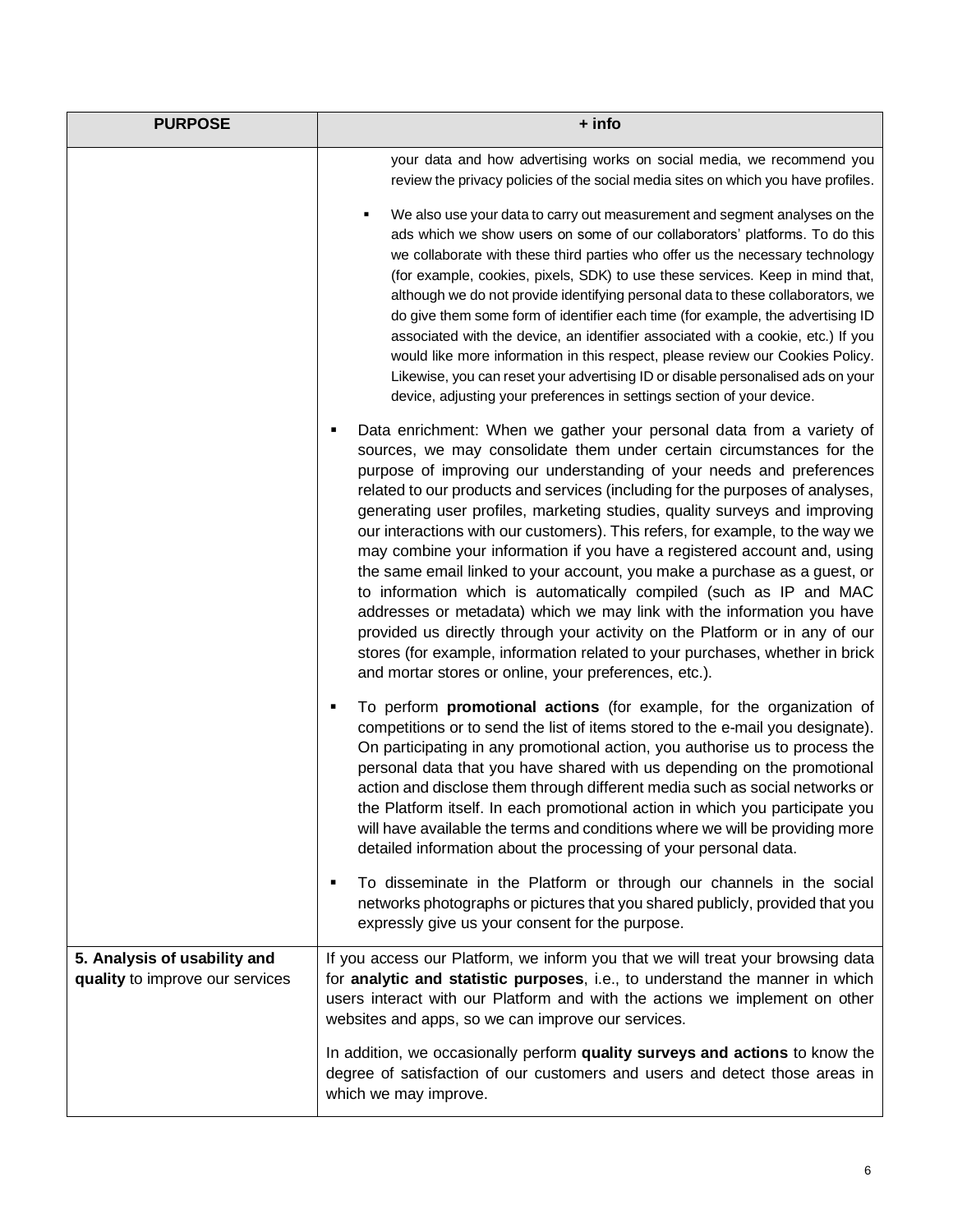### <span id="page-6-0"></span>**3. HOW ARE WE LEGALLY PERMITTED TO PROCESS YOUR DATA?**

The legal terms on which we are permitted to process your personal data also depends on the purpose for which we process them, as explained in the following table:

| <b>Purpose</b>                                                                    | <b>Legal standing</b>                                                                                                                                                                                                                                                                                                                                                                                                                                                                                                                                                                                                                                                                                                |
|-----------------------------------------------------------------------------------|----------------------------------------------------------------------------------------------------------------------------------------------------------------------------------------------------------------------------------------------------------------------------------------------------------------------------------------------------------------------------------------------------------------------------------------------------------------------------------------------------------------------------------------------------------------------------------------------------------------------------------------------------------------------------------------------------------------------|
| 1. To manage your Platform<br>user registration                                   | We process your data because this is necessary on the terms regulating the<br>use of the Platform. In other words, for you to be able to register as a user on<br>the Platform, we need to process your personal data, since we would otherwise<br>be unable to manage your registration.<br>We consider we have a legitimate interest to link to your account your<br>purchases and the data collected through different channels of the Platform<br>about your activity.                                                                                                                                                                                                                                           |
| 2. Development, performance<br>and making of the purchase or<br>services contract | We process your data because their processing is necessary for us to make the<br>purchase or services contract with you.                                                                                                                                                                                                                                                                                                                                                                                                                                                                                                                                                                                             |
|                                                                                   | Certain processing of data related to the purchase process is activated only<br>because you request or authorise it, as is the case of the storage of payment<br>data for future purchases or the processing of data necessary to scan the till<br>receipts through the Wallet section of the App or to provide you with the Coming<br>Soon / Back Soon functionalities (where these functionalities are available). In<br>these cases, our processing of your data is supported by your own consent. In<br>addition to this, we process your location data when you provide us your consent<br>in order to offer you specific services through the App when visiting some of our<br><b>Brick and Mortar Stores.</b> |
|                                                                                   | We consider that we have a legitimate interest to carry out the necessary<br>verifications to detect and prevent potential fraud or fraudulent uses of the<br>Platform, for example when you make a purchase or return. We understand that<br>the processing of these data is positive for all the parties involved: for you, as it<br>allows us to put in place measures to protect you against attempted fraud<br>perpetrated by third parties; for Us, as it allows us to avoid unauthorised uses of<br>the Platform; for all our customers and society, as it also protects their interest<br>by ensuring that fraudulent activities are discouraged and detected when they do<br>occur.                         |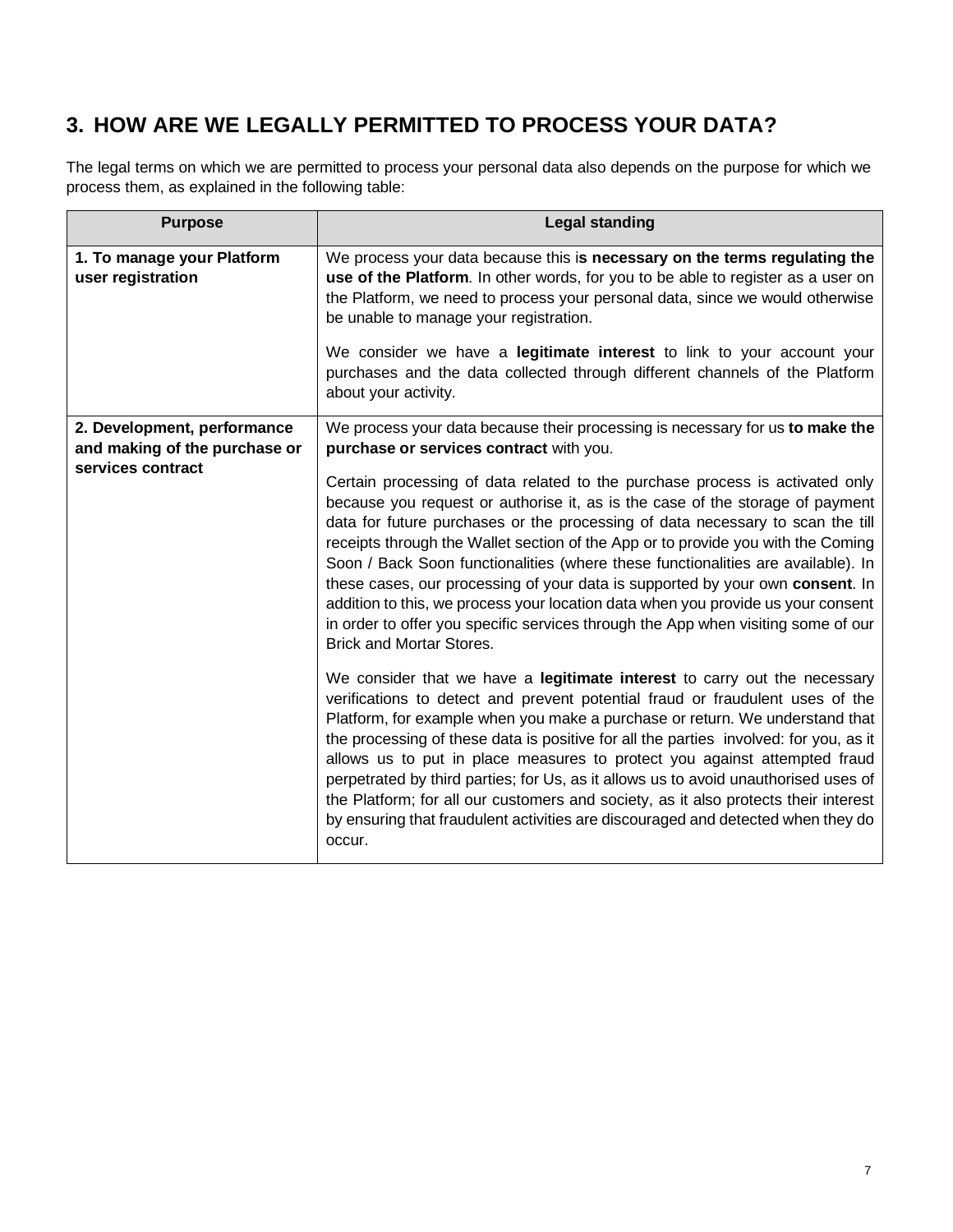| <b>Purpose</b>                          | <b>Legal standing</b>                                                                                                                                                                                                                                                                                                                                                                                                                                                                                                                                                                                                                                                |
|-----------------------------------------|----------------------------------------------------------------------------------------------------------------------------------------------------------------------------------------------------------------------------------------------------------------------------------------------------------------------------------------------------------------------------------------------------------------------------------------------------------------------------------------------------------------------------------------------------------------------------------------------------------------------------------------------------------------------|
| 3. Customer Support                     | We consider that we have legitimate interest in answering the requests or<br>queries raised by you through the existing different contact channels. We<br>understand that the processing of these data is also beneficial to you to the<br>extent that it enables us to assist you adequately and answer to the queries<br>raised.                                                                                                                                                                                                                                                                                                                                   |
|                                         | When you get in touch with us, in particular, for the management of incidents<br>related to your order or the product/service acquired through the Platform, the<br>processing of your data is necessary to perform the purchase contract.                                                                                                                                                                                                                                                                                                                                                                                                                           |
|                                         | When your request is related to the exercise of your rights on which we inform<br>you below, or to claims on our products or services, we are legally permitted to<br>process your data for compliance with our legal obligations.                                                                                                                                                                                                                                                                                                                                                                                                                                   |
| 4. Marketing                            | We are legally permitted to process your data for marketing purposes due to the<br>consent that you give us, for example when you accept receiving customized<br>information through multiple channels, when you accept receiving push<br>notifications on your device, when you configure it in the privacy settings of your<br>device, when you consent through the cookies settings or when accepting the<br>legal terms and conditions to participate in a promotional action or to publish your<br>pictures on the Platform or on our social networks' channels.                                                                                                |
|                                         | To offer you personalised services or to show you customised information,<br>whether on our Platform or those of third parties, as well as to engage in data<br>enrichment, we consider that we have a legitimate interest to conduct a profiling<br>with the information that we have about you (such as your browsing, preferences<br>or purchase history) and the personal data that you have provided us, such as<br>the age range or language, since we understand that the data processing of<br>these data is also beneficial to you because it allows you to improve your user<br>experience and access the information in accordance with your preferences. |
| 5. Analysis of usability and<br>quality | We consider that we have a legitimate interest in analysing the Platform<br>usability and the user's satisfaction degree, since we understand that the<br>processing of these data is also beneficial for you because the purpose is to<br>improve the user experience and provide a higher quality service.                                                                                                                                                                                                                                                                                                                                                         |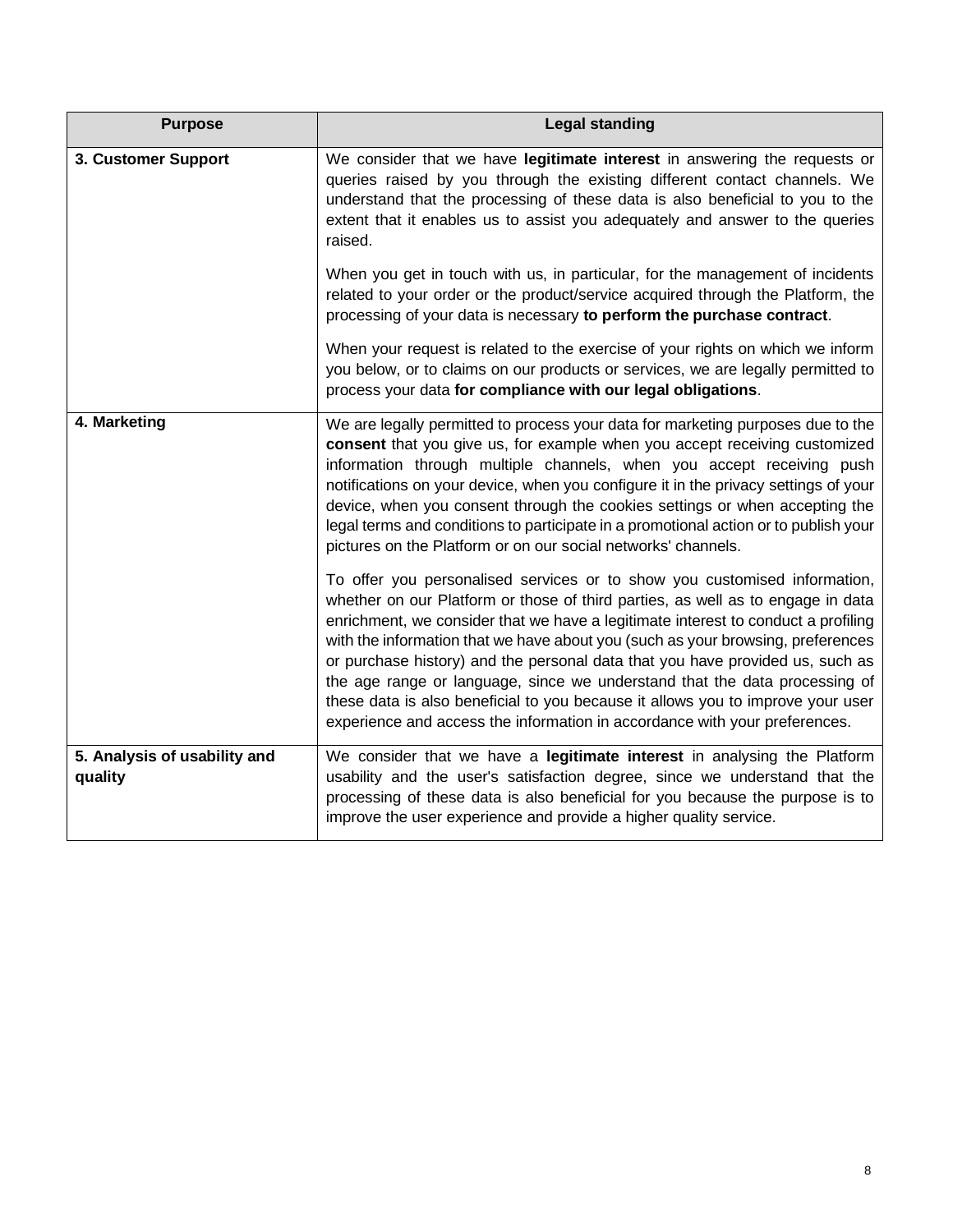### **4. HOW LONG WILL WE KEEP YOUR DATA?**

The **time for which we will keep** your data will depend on the purposes for which we process them, as explained below:

| <b>Purpose</b>                                                                       | Time for which the data are kept                                                                                                                                                                                                                                                                                                                                                                                                                 |
|--------------------------------------------------------------------------------------|--------------------------------------------------------------------------------------------------------------------------------------------------------------------------------------------------------------------------------------------------------------------------------------------------------------------------------------------------------------------------------------------------------------------------------------------------|
| 1. To manage your Platform<br>user registration                                      | We will process your data for the time during which you remain a registered user<br>(meaning, until you decide to unsubscribe).                                                                                                                                                                                                                                                                                                                  |
| 2. Development, performance<br>and execution of the purchase<br>or services contract | We will process your data for the time necessary to manage the purchase of the<br>products or services that you buy, including potential returns, complaints or<br>claims related to the purchase of the product or service in question.<br>Sometimes, we will only process the data until the time when you decide, as is<br>the case of payment data that you requested us to store for future purchases<br>(where this feature is available). |
| 3. Customer Support                                                                  | We will process your data for the time necessary to meet your request or<br>application.                                                                                                                                                                                                                                                                                                                                                         |
| 4. Marketing                                                                         | We will process your data until you unsubscribe or cancel your subscription to<br>the newsletter.<br>Likewise, we will show you personalised ads until you change your device,<br>browser and/or cookies settings so that permission to do so is revoked.<br>If you participate in promotional actions, we will keep the data during a six (6)<br>months period from the end of the action.                                                      |
| 5. Analysis of usability and<br>quality                                              | We will process your data occasionally for the time during which we proceed to<br>carry out a specific quality action or survey or until we anonymise your browsing<br>data.                                                                                                                                                                                                                                                                     |

Notwithstanding the fact that we will process your data for the time strictly necessary to achieve the purpose in question, we will subsequently keep them duly stored and protected for the time during which liability may arise for their processing, in compliance with legislation in force from time to time. Once each of the potential actions is time-barred we will proceed to delete the personal data.

### <span id="page-8-0"></span>**5. DO WE SHARE YOUR DATA WITH THIRD PARTIES?**

To achieve the purposes mentioned in this Privacy and Cookies Policy, we must give access to your personal data to **entities of the Inditex Group** and to **third parties** that provide us with support in the services that we offer your, i.e.:

- *Financial institutions,*
- **EXECTE:** anti-fraud detection and prevention entities,
- **<u>Exercises</u>** technological and analytical service providers,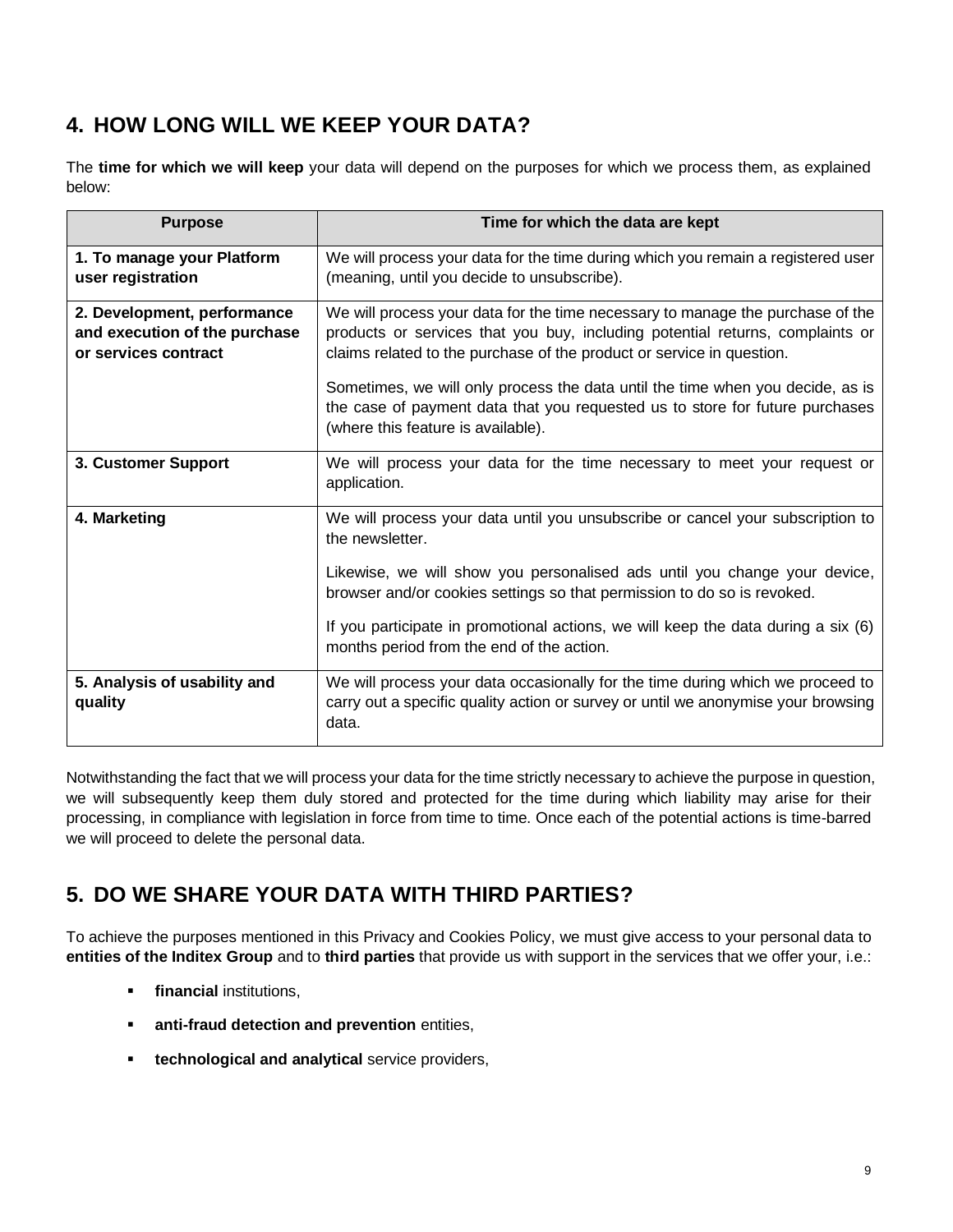- providers and partners of services related to **logistic**, **transport** and **delivery** and/or their partner establishments,
- providers of **customer support** related services,
- service providers and collaborators related to **marketing and publicity**, such as advertising agencies, advertising partners or social media that in certain cases may act as joint controllers.

For service efficiency purposes, some of these providers are located in territories outside the European Economic Area that do not offer a level of data protection comparable to that of the European Union. In such cases, we inform you that we transfer your data with **adequate safeguards and always keeping your data safe,** using the most convenient international data transfer tools, in example the Standard Contractual Clauses and any relevant supplementary measures. You may consult the content of such Standard Contractual Clauses through the following link: [https://ec.europa.eu/info/law/law-topic/data-protection/data-transfers-outside-eu/model-contracts-transfer](https://ec.europa.eu/info/law/law-topic/data-protection/data-transfers-outside-eu/model-contracts-transfer-personal-data-third-countries_en)[personal-data-third-countries\\_en.](https://ec.europa.eu/info/law/law-topic/data-protection/data-transfers-outside-eu/model-contracts-transfer-personal-data-third-countries_en)

In the event that we sell or transfer all or a portion of our business or assets to other company within or outside the Inditex Group, or have any other business operation implemented as a consequence of corporate reorganizations, we may disclose your personal data to the prospective receptor of such business or assets. Should such a sale or transfer occur, we will use reasonable efforts to direct the transferee to use personal information you have provided to us in a manner that is consistent with our Privacy and Cookies Policy. In this case, we consider that we have legitimate interest consisting on the reorganization of our corporate structure.

Furthermore, if you choose to use the Platform in different markets (i.e. by creating registered user accounts in different markets with the same e-mail address), We may need to disclose or transfer the information linked to your account or your activity to the companies of the brand operating in those markets, to the extent they are directly involved in the achievement of any of the purposes described in the section 2. We consider this is necessary in accordance with our mutual interests and preferences.

#### <span id="page-9-0"></span>**6. WHAT ARE YOUR RIGHTS WHEN MAKING YOUR DATA AVAILABLE TO US?**

We undertake to keep your personal data confidential and to ensure that you may **exercise your rights**. Bearing that in mind, we Joint Controllers have agreed that you may exercise your rights **free of charge** by writing us an e-mail to **a single e-mail address** [\(dataprotection@zara.com\)](mailto:dataprotection@zara.com), simply informing us of the reason for your request and the right that you wish to exercise. If we consider this necessary to be able to identify you, we may request you to provide a copy of a document evidencing your identity.

In addition, we may offer you with the possibility to exercise your rights and setting your privacy preferences when using some of our services, or by making available specific channels within our Platform.

In particular, notwithstanding the purpose or legal basis we use to process your data, you have the following rights:

- To request **access** to your personal data that we hold. We remind you that where you are a Platform registered user you may also consult this information in the relevant section of your online account.
- To request that we **rectify** the personal data that we hold. Please bear in mind that if you are a registered user on the Platform, you may also access the relevant personal data section of your online account to change or update your personal data. In any case, please take into account that, on actively making your personal data available to us through any procedure, you guarantee that they are **true and accurate,** and you undertake to notify to us any change or modification of your data. You will be liable for any loss or damage caused to the Platform or to the person responsible for the Platform or to any third party by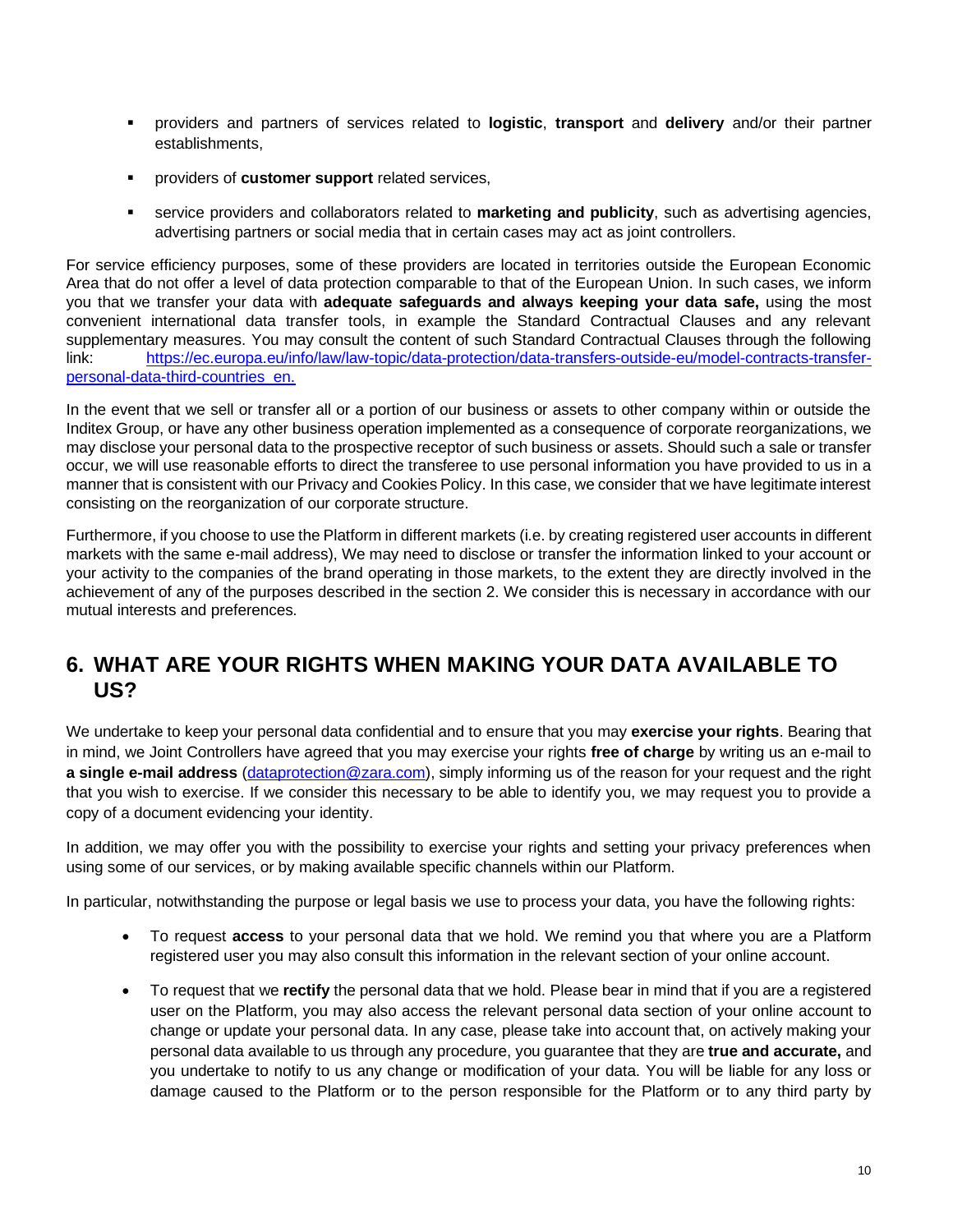reporting erroneous, inaccurate or incomplete information in the registration forms. Please remember that, as a general rule, you must provide us only with your own data, not with those of third parties, other than to the extent otherwise permitted in this Privacy and Cookies Policy.

- To request that we **erase** your personal data to the extent that they are no longer necessary for the purpose for which we need to keep processing them, as we have explained above, or when we are no longer legally permitted to process them.
- To request that we **cancel or limit the processing** of your personal data, which entails that in certain cases you can request us to temporally suspend the processing of the data or that we keep them longer than necessary.

If you have given us your **consent** to process your data for any purpose, you **also have the right to withdraw such consent at any time**. Some of the circumstances in which you may withdraw your consent are detailed in section 2 where we explain for which purposes we process your data.

Should you not wish us to send information to third parties to show you ads, you can do it through several means such as changing your preferences on your device changing your preferences on your device, browser and/or cookies settings, reviewing the privacy policies and settings of the social media sites on which you have profiles or sending us an email to the above mentioned email address informing us of your request.

When we are legally permitted to process your data due to your **consent** or to for the purposes of a **contract**, as explained in section 3, you will also have the right to request the **portability of your personal data**. This means that you will have the right to receive the personal data that you made available to us in a structured, commonly used and machine-legible format, to be able to transmit them to another entity directly without impediments on our part.

In addition, where the processing of your data is based on our **legitimate interest**, you will also have the right to **object** to the processing of your data.

Finally, we inform you that you have the right to file a claim before the responsible data protection **regulatory authority**, in particular, before:

- The Spanish Data Protection Agency: <https://www.agpd.es/portalwebAGPD/index-ides-idphp.php>
- The authority of the country in which the country retail company is located: [https://edpb.europa.eu/about-edpb/board/members\\_en](https://edpb.europa.eu/about-edpb/board/members_en)

### **7. WHAT HAPPENS WHEN YOU PROVIDE US WITH DATA OF THIRD PARTIES OR IF A THIRD PARTY HAS PROVIDED US WITH YOUR DATA?**

We offer functionalities or services that require us to process the personal data of a third party that you, as a user or as a customer, must provide us with, such as in the case of activation and sending of the Gift Card or the management of the application for the Gift Voucher (where these features are available), or when you authorise a third party to collect an order in our stores or partner establishments.. If you provide us with personal data of third parties or if it is necessary that we request them for a third party to collect an order in your name, you confirm that you informed them of the purposes and of the manner in which we need to process their personal data.

If a third party has provided us with your data or you have provided them yourself as a result of a feature or service requested by one of our users, we will use them to manage the feature or service in question in each case, within the limits of the purposes listed in this Privacy and Cookies Policy, a link to which is always included in our communications.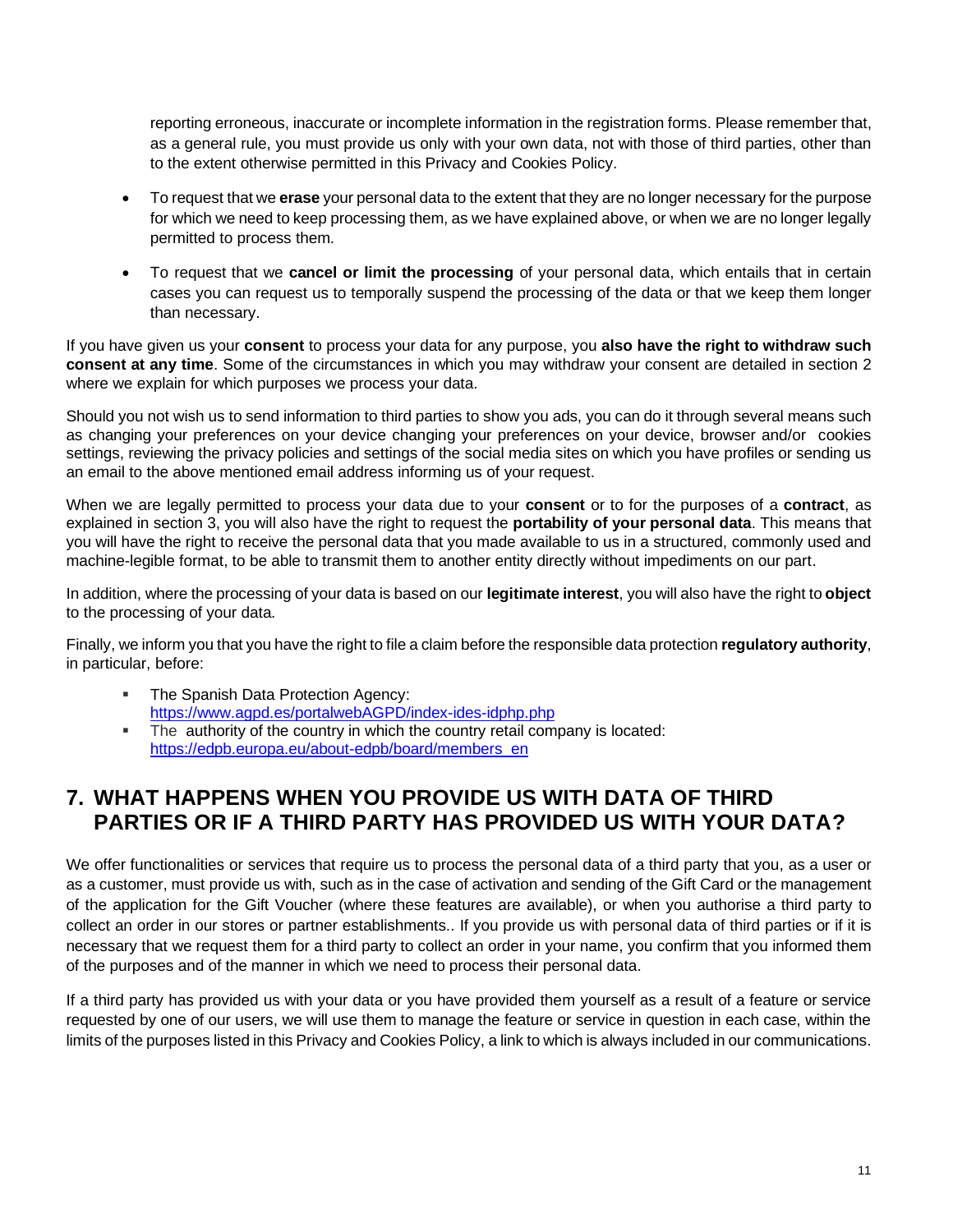### **8. CHANGES TO THE PRIVACY AND COOKIES POLICY**

We may amend the information contained in this Privacy and Cookies Policy when we consider this appropriate. Should we do so, we will notify you by various procedures through the Platform (for example, through a banner, a pop-up or a push notification), or we may even send you a notice to your e-mail address when the change in question is relevant to your privacy, for you to be able to review the changes, assess them and, as the case may be, object or unsubscribe from ay service or functionality. In any case, we suggest you to review this Privacy and Cookies Policy from time to time in case minor changes are made or we make any interactive improvement, taking the opportunity that you will always find it as a permanent point of information on our Website and our App.

### **9. INFORMATION ON COOKIES**

We use cookies and similar devices to facilitate your browsing in the Platform, understand how you interact with us and, in certain cases, to be able to show you advertisements in accordance with your browsing habits. Please read our Cookies Policy to understand with greater detail the cookies and similar devices that we use, their purpose, how to manage your preferences, as well as other information of interest.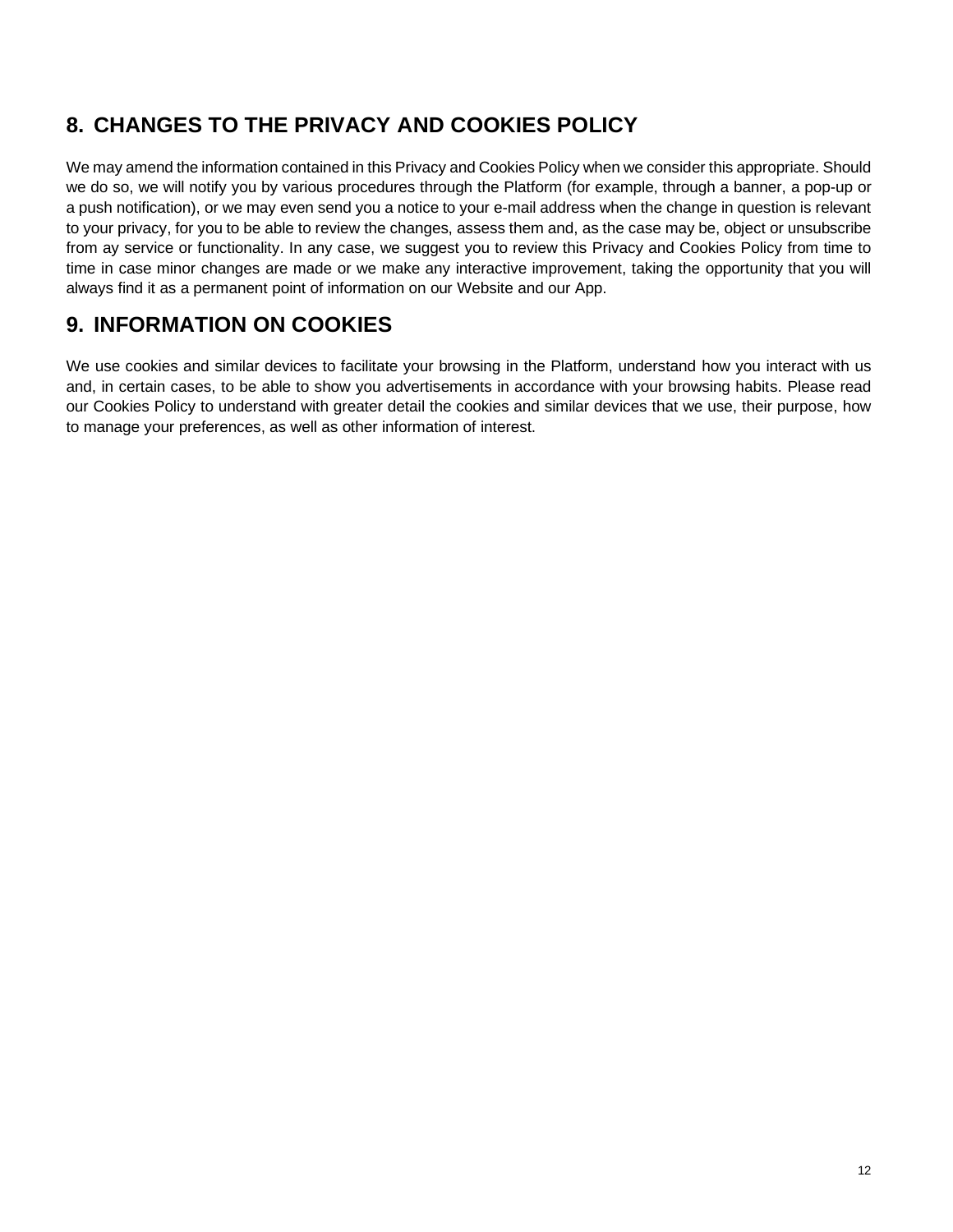#### **COOKIES POLICY**

#### **BEFORE YOU START...**

In this Cookies Policy you will find information on how we use cookies and similar devices installed on the terminals of our customers and users. The use of cookies may sometimes be related to personal data processing, therefore we recommend you consult our Privacy Policy, available on our Platform, if you would like information on how we use the personal data of our customers and users, how to exercise your rights, or the terminology we use to refer to our Platform (Website, App or Physical Stores).

#### **INFORMATION ABOUT COOKIES**

#### **What is a Cookie?**

A cookie is a small text file that a website, app or other platform stores on your computer, tablet, smartphone or any other similar device, with information on your browsing and use, like a tag that identifies your device. Cookies are necessary, for example, to facilitate browsing and understand how users interact with platforms so they can be improved. They are also useful to provide advertising according to user preferences, as well as for other purposes detailed below. Cookies do not damage your computer or device.

By "Cookies" we are also referring to other, similar technologies used to install and/or collect information on or from your device such as flash cookies, web beacons or bugs, pixels, HTML5 (local storage), and SDK technologies for apps. The term Cookies also applies to the use of fingerprinting, in other words, techniques used to combine information that help us identify your device. These technologies sometimes run alongside cookies to collect and store information, either to provide you with certain features or services on our Platform, or to display third-party advertising according to your browsing.

This explanation is a general overview of what Cookies means and is for informational purposes only. The specific Cookies we use are detailed in the cookies settings panel on our Platform.

#### **What type of Cookies are there?**

Please check this section which provides an overview of the type of Cookies that can be used in an online environment.

Cookies can be classified as follows, depending on the owner:

- a. First-party cookies: Are sent to the user's computer or device from a computer or domain managed by the editor, and which provides the platform or service requested by the user.
- b. Third-party cookies: Are sent to the user's computer or device from a computer or domain not managed by the editor, but rather by another entity that processes data obtained from the cookies.

Cookies can be classified as follows, depending on the purpose:

a. Strictly necessary cookies (technical): The cookies that allow the user to browse a website, platform or app, and use the various options or services on it. For example, control traffic, identify data or session, access restricted access sections or content, remember the elements of an order, complete an order purchase process, manage payment, control fraud related to service security, use security elements during browsing, complete an application to register or participate in an event, store content for publishing videos and audio, enable dynamic content (for example, loading animation of a text or image) and share content on social media. As they are strictly necessary, technical cookies are downloaded by default when they are needed to display the platform or provide the service requested by the user.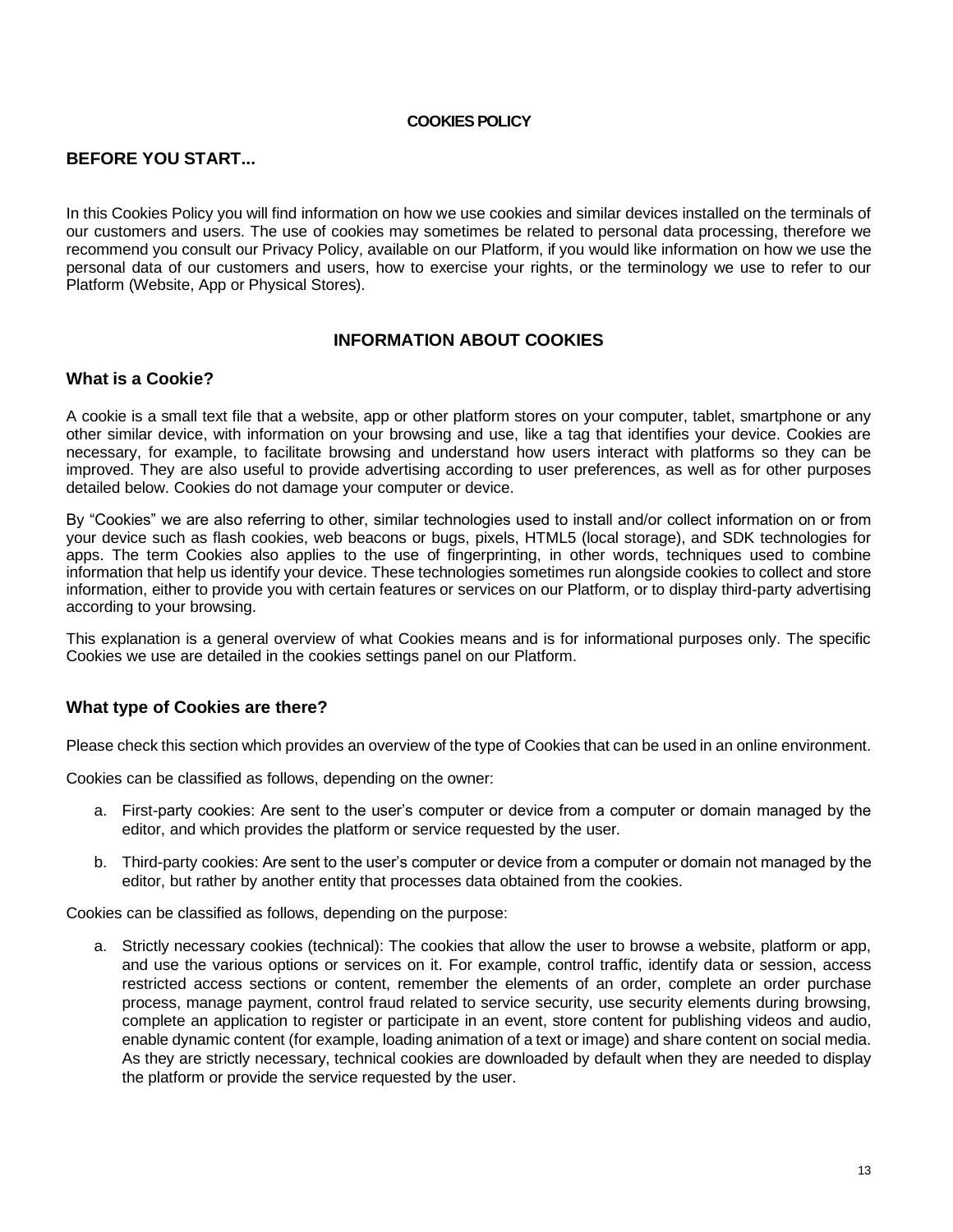- b. Functionality or customisation cookies: These cookies are needed to remember information so that the user can access the service or platform with specific characteristics that can differentiate their experience from that of other users. For example, language, number of results displayed when the user runs a search, appearance or content of the service based on the type of browser used, or the region from where the service is accessed, etc. Not accepting cookies may cause slow website performance or poorly adapted recommendations.
- c. Analysis cookies: These cookies can quantify the number of users, sections visited on the platform and how users interact with it to carry out statistical measurement and analysis on use, in order to implement improvements based on the analysis of data on how users use the platform or service.
- d. Behavioural advertising cookies: Are those which store information on user behaviour obtained from continuous observation of their browsing habits, which allows us to develop a specific profile for displaying advertising adapted to these habits. These cookies allow for the most effective management possible of any advertising space the editor has included directly or in collaboration with third parties.

#### **What are Cookies used for on our Platform?**

Cookies are an essential part of our how Platform works. The main goal of our Cookies is to make your browsing experience as easy and efficient as possible. For example, they are used to remember your preferences (language, country, etc.) when browsing and during future visits. We also use our Cookies to continuously improve our services and Platform, and to offer customised advertising according to your browsing habits.

Information collected on Cookies also allows us to improve our Platform by making estimates on statistical data and patterns of use (number of visits, most visited sections, visit time, etc.), gain a statistical understanding of how users interact with the Platform so as to improve our services, and to adapt the Platform to your individual interests, accelerate searches, etc.

We may sometimes use Cookies to obtain information that enables us to display advertising, from our Platform, thirdparty platforms or any other means, based on an analysis of your browsing habits (products visited, sections consulted, etc.).

In any case, the Cookies we use never store sensitive information such as passwords, credit or debit card details, etc.

#### **How can I manage the use of Cookies on this Platform?**

In the Cookies settings panel, available at all times on our Platform, you can find all the information on the Cookies used by this Platform, along with information on the purpose, duration and management (first or third-party) of each Cookie, so you can enable or disable the use of Cookies that are not strictly necessary for Platform functioning.

Alternatively, if you are browsing the Internet, you can disable the use of Cookies on your browser. Here is how to do this on the most popular browsers:

- [Google Chrome](http://support.google.com/chrome/bin/answer.py?hl=es&answer=95647)
- [Internet Explorer](https://support.microsoft.com/es-es/help/17442/windows-internet-explorer-delete-manage-cookies)
- [Mozilla Firefox](https://support.mozilla.org/es/kb/habilitar-y-deshabilitar-cookies-sitios-web-rastrear-preferencias)
- [Safari](https://support.apple.com/es-es/HT201265)

You can prevent the use of Cookies at any time.

Please remember that both managing the Cookies settings panel and opting to reject Cookies is specific to each browser you are using. Therefore, if you configure Cookies one way on one device and want your option to apply equally to another device, you must enable the same option on the other device.